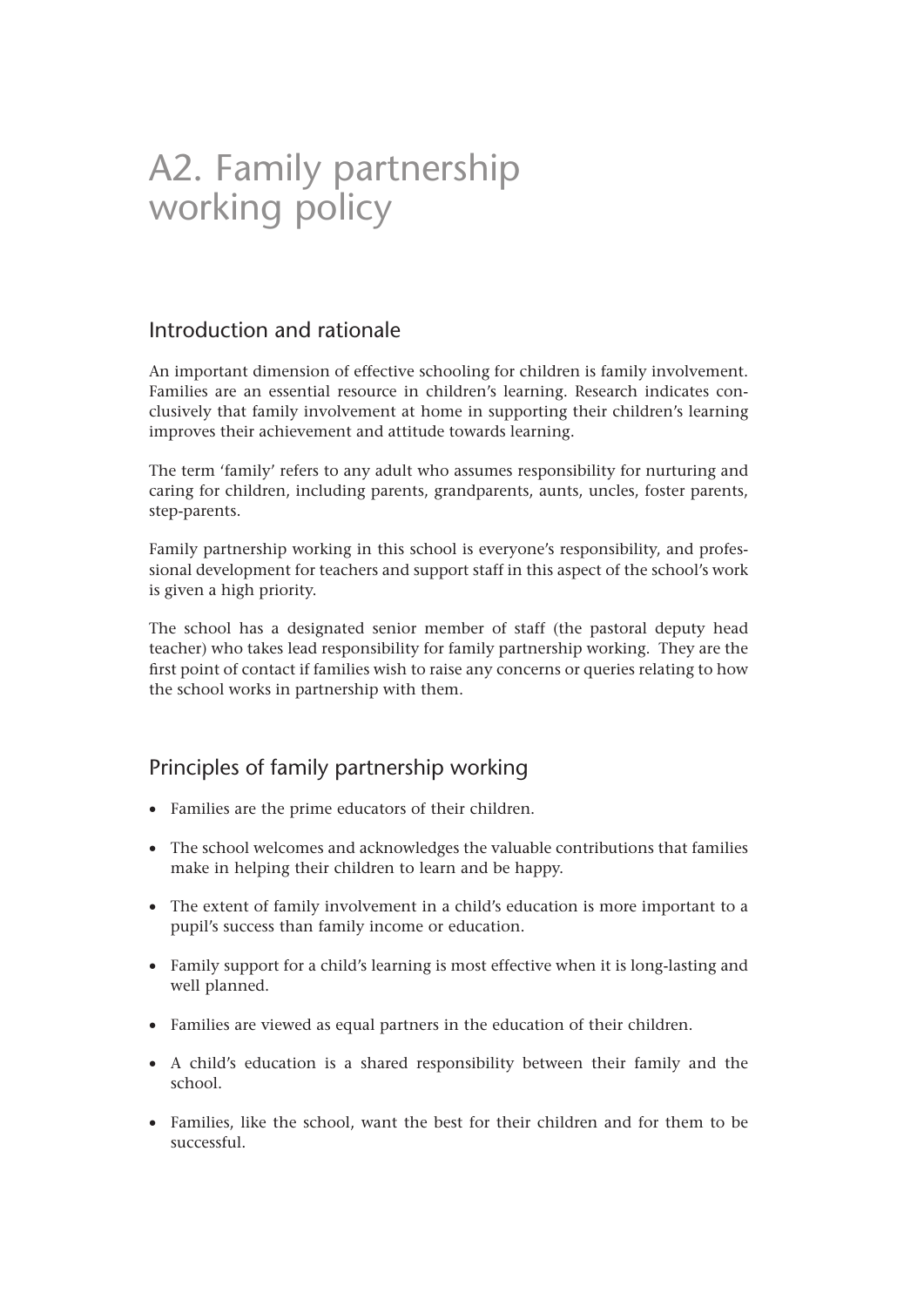## The aims of family partnership working

The school aims to develop strong and effective family partnership working in order to:

- help families develop good parenting skills and the confidence to support their child through periods of change in their school life;
- promote two-way communication between home and school;
- keep families informed about their children's progress and achievements;
- involve families in appropriate family learning opportunities and other positive family activities;
- provide families with practical strategies and approaches in order to enable them to support their children's learning, behaviour and well-being at home;
- encourage families to participate actively and to contribute to school decisionmaking and develop their leadership skills in governance and advocacy;
- provide families with the information and skills in order to access community activities, events and family support services.

## Provision to foster and promote productive family partnership working

- The school has a well-established Family Council that provides a forum where families can raise concerns and issues as well as share good practice.
- The school encourages and empowers families to take a lead in informing the school of improvement priorities that relate to helping children achieve more.
- The school consults with families on all issues that will affect their role in supporting their children's learning, behaviour and well-being at home.
- Families are invited to complete an annual family survey and questionnaire, which informs the school's decision-making in relation to ensuring that the activities and events offered to families are what they want and need.
- The school provides a Family Room where families can enjoy social networking with other families in an informal area, as well as meeting with external agencies and school staff who provide support for families.
- The school keeps families informed about their children's progress and achievements through class progress review meetings, parents' evenings and pupil reports.